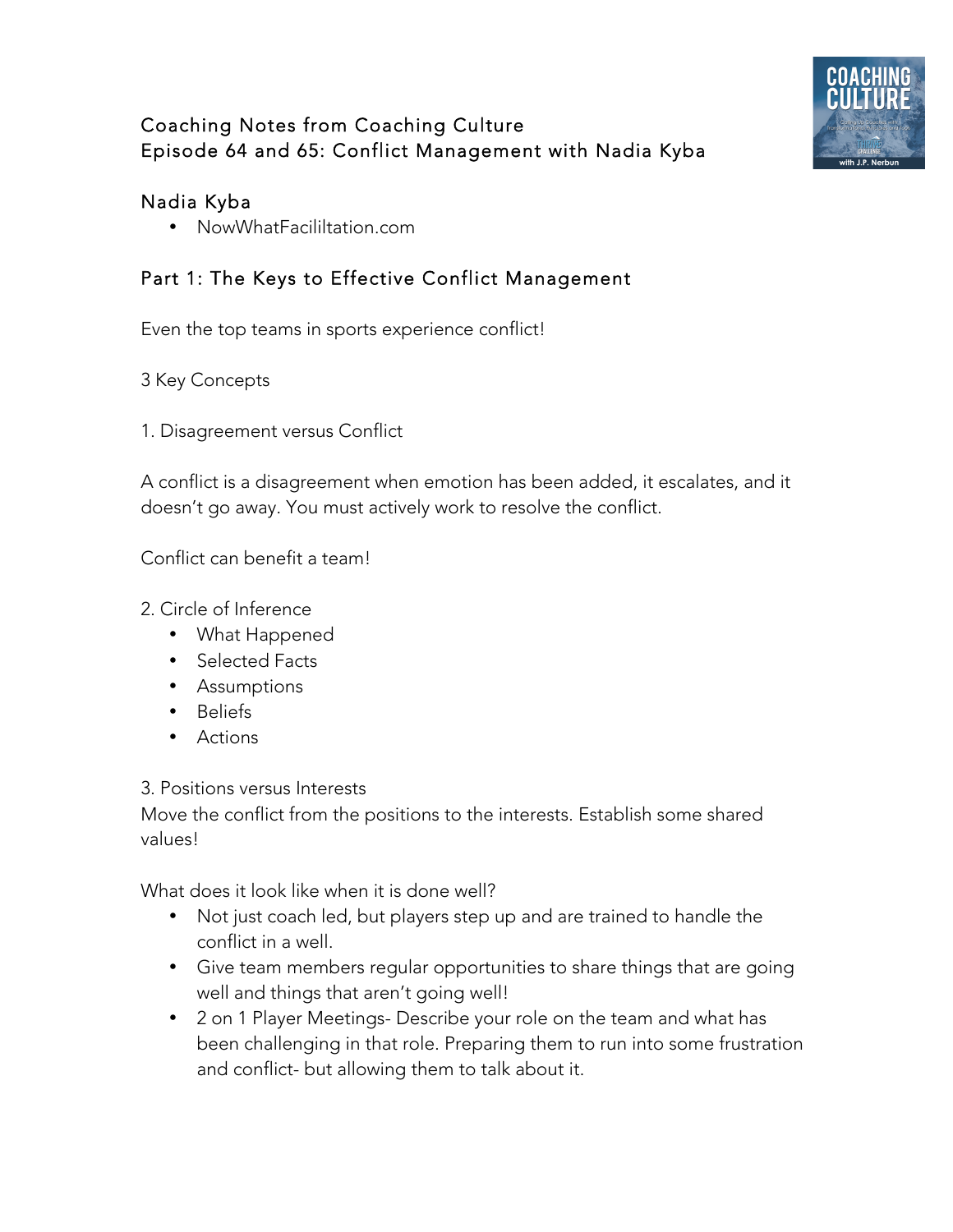- Players Share Stories of Struggle- Share experience of moments they have struggled with something in the team, but how they were able to learn and grow through the experience.
- 4 Stages of a Team
	- 1. Forming: Team getting together and disagreements just start to come up.
	- 2. Storming: First experience conflict and struggle happens. Most teams don't move past!
	- 3. Norming: Recognize conflict is normal and put systems in place to manage.
	- 4. Performing: Operating at their best, conflict is a good thing!

## Part 2: Growing Through the Storms of Your Season

Navigating through the Storming Phase

- Normalize the conflict!
- Ask great questions: How could we (I) have done that better?
- Team Building: Interpersonal piece of having hard conversations, not always fun team dinners!
- How do we carry ourselves in those moments!

Handling Conflict On and Off the Court/ Field

- Identify each unique style and personality!
- Appreciate each other's differences.
- Spend a day discussing and identifying each other's natural tendencies.
- What's my style? What are my teammates as style?

5 Styles of Conflict Management

- Avoiding the Conflict
- Giving In
- Standing the Ground
- Compromising
- Collaborating

Open Mic Mondays

• Opportunity for people to get things off their mind and share with the group!